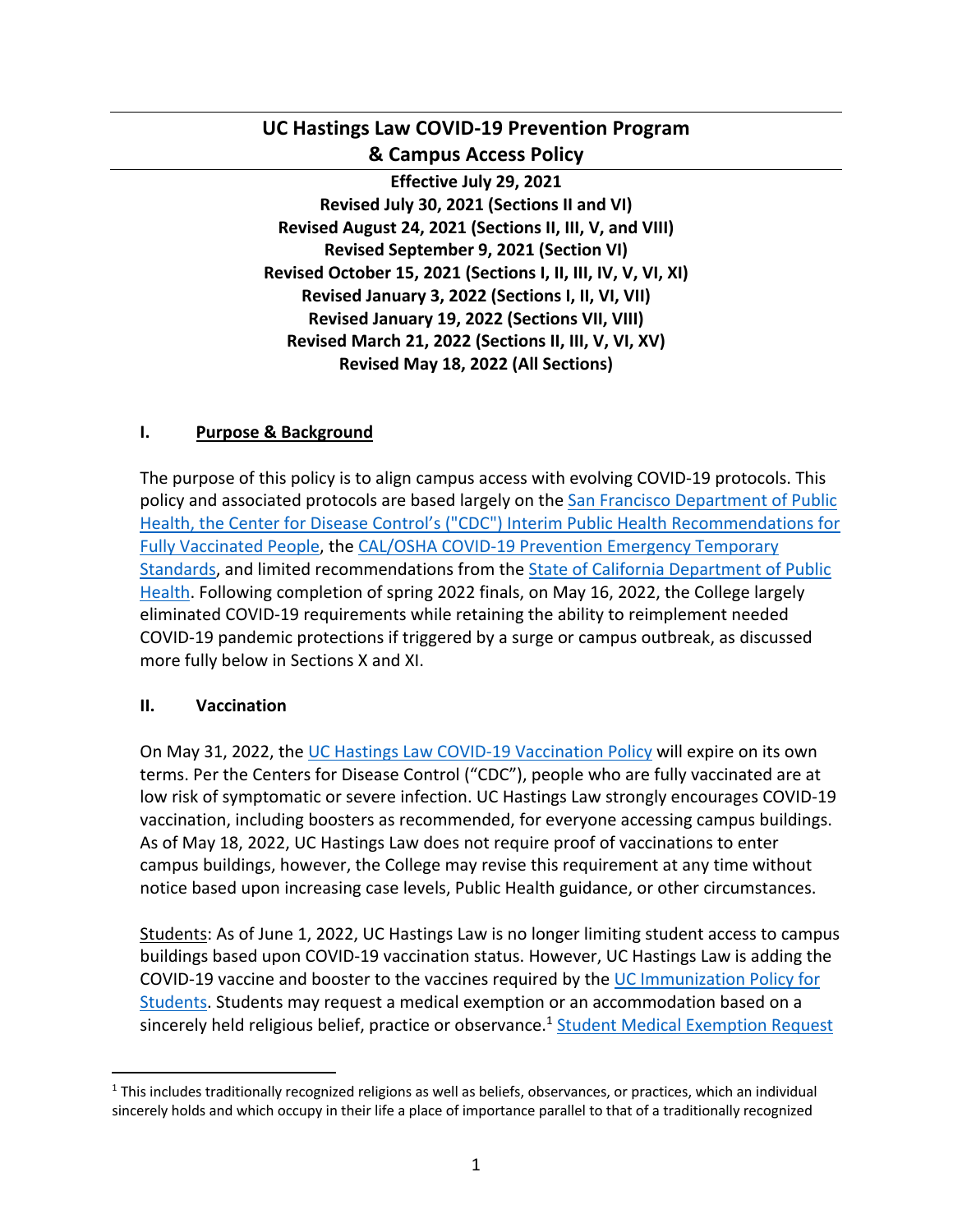Forms and Religious Accommodation Request Forms shall be submitted directly to the student's Carbon Health account portal. Failure to timely comply with the COVID-19 vaccine requirement will result in an academic hold and the student will not be able to register for the following semester's classes. Questions about the COVID-19 vaccine requirements or exception process can be directed to healthserviceshelp@uchastings.edu. Accommodation requests based on disability shall follow the typical process described on the Disability Resource Program website, and questions can be directed to disabilityresourceprogram@uchastings.edu.

Employees: As of June 1, 2022, UC Hastings Law is not mandating COVID-19 vaccinations or boosters for employees. However, reinstitution of this requirement could occur at any time. As such, employees are strongly encouraged to receive the COVID-19 vaccine and all recommended boosters pursuant to the timelines of their healthcare providers.

## **III. Campus Access**

Faculty, staff, students, contract personnel, vendors, and others in our campus community have no constraints on access to campus buildings. There are limited restrictions for visitors remaining as detailed below. Details on specific uses, activities, and locations follow.

- Library: Unscheduled visitors are not permitted in the library. Please consult the library's website for more information on hours and services.
- Fitness Center: The fitness center is operating at normal capacity; however, it is not available to public visitors or guests.

## **IV. Physical Distancing at UC Hastings Law Campus**

At UC Hastings Law, facilities and spaces have returned to normal occupancy, and classes, events, programs, and other campus activities utilize standard capacities based upon existing room capacities. The College retains the right to re-implement physical distancing requirements either when required by public health agencies or when deemed necessary given specific circumstances.

## **V. Face Coverings at UC Hastings Law**

As of May 16, 2022, face coverings are generally optional. Any member of the community may continue to wear a mask if desired, and UC Hastings Law strongly encourages unvaccinated individuals to wear face coverings. Individual offices and classrooms may continue to require face coverings, and all members of the community are expected to follow signage and faculty directions with respect to face coverings. The College retains the

religion. Social, political, or economic philosophies, as well as mere personal preferences, are not religious beliefs for the purposes of this policy.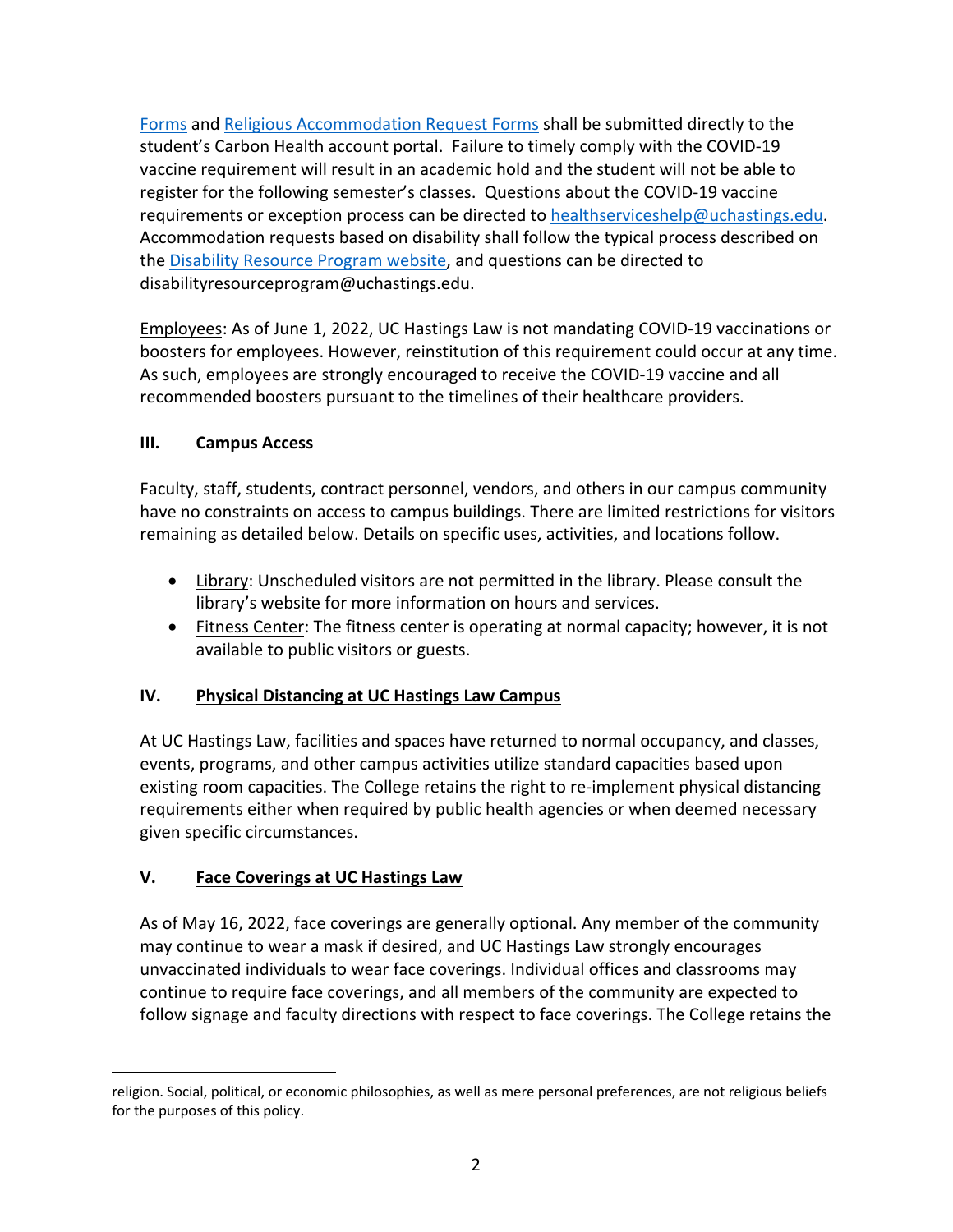right to re-implement face covering requirements either when required by public health agencies or when deemed necessary given specific circumstances.

# **VI. COVID-19 Symptoms & Confirmed Cases**

Students, faculty, staff, and all members of the campus community must assess themselves for symptoms of infectious illnesses, including COVID-19, prior to coming to campus each day. **If you are experiencing symptoms of illness, you must stay home and should seek medical care if indicated by your symptoms.** If you are on campus and begin to experience symptoms of illness, you must go home if you are able, or seek medical care, dependent upon your symptoms and circumstances.

- Symptoms of COVID-19: Individuals with the following symptoms, may have COVID-19:
	- o Fever or chills
	- o Cough
	- o Shortness of breath or difficulty breathing
	- o Fatigue
	- o Muscle or body aches
	- o Headache
	- o New loss of taste or smell
	- o Sore throat
	- o Congestion or runny nose
	- o Nausea or vomiting
	- o Diarrhea
- Life Threatening Symptoms of COVID-19: If you have any of the following symptoms, you may need urgent medical care. Please call 911 or go to the nearest emergency department. If you see someone else suffering from these symptoms, please assist the person in obtaining appropriate medical care.
	- $\circ$  Pale, gray, or blue-colored skin, lips, or nail beds depending on skin tone
	- o Severe and constant pain or pressure in the chest
	- o Difficulty breathing (such as gasping for air, being unable to walk or talk without catching your breath, severe wheezing, nostrils flaring, grunting, or ribs or stomach moving in and out deeply and rapidly
	- o New disorientation (acting confused)
	- o Unconscious or very difficult to wake up
	- o Slurred speech or difficulty speaking (new or worsening)
	- o New or worsening seizures
	- o Signs of low blood pressure (too weak to stand, dizziness, lightheaded, feeling cold, pale, clammy skin)
- Determining when to Seek Medical Care or take a COVID-19 Test: The CDC provides a very helpful COVID-19 self-checker for use in determining when to seek COVID-19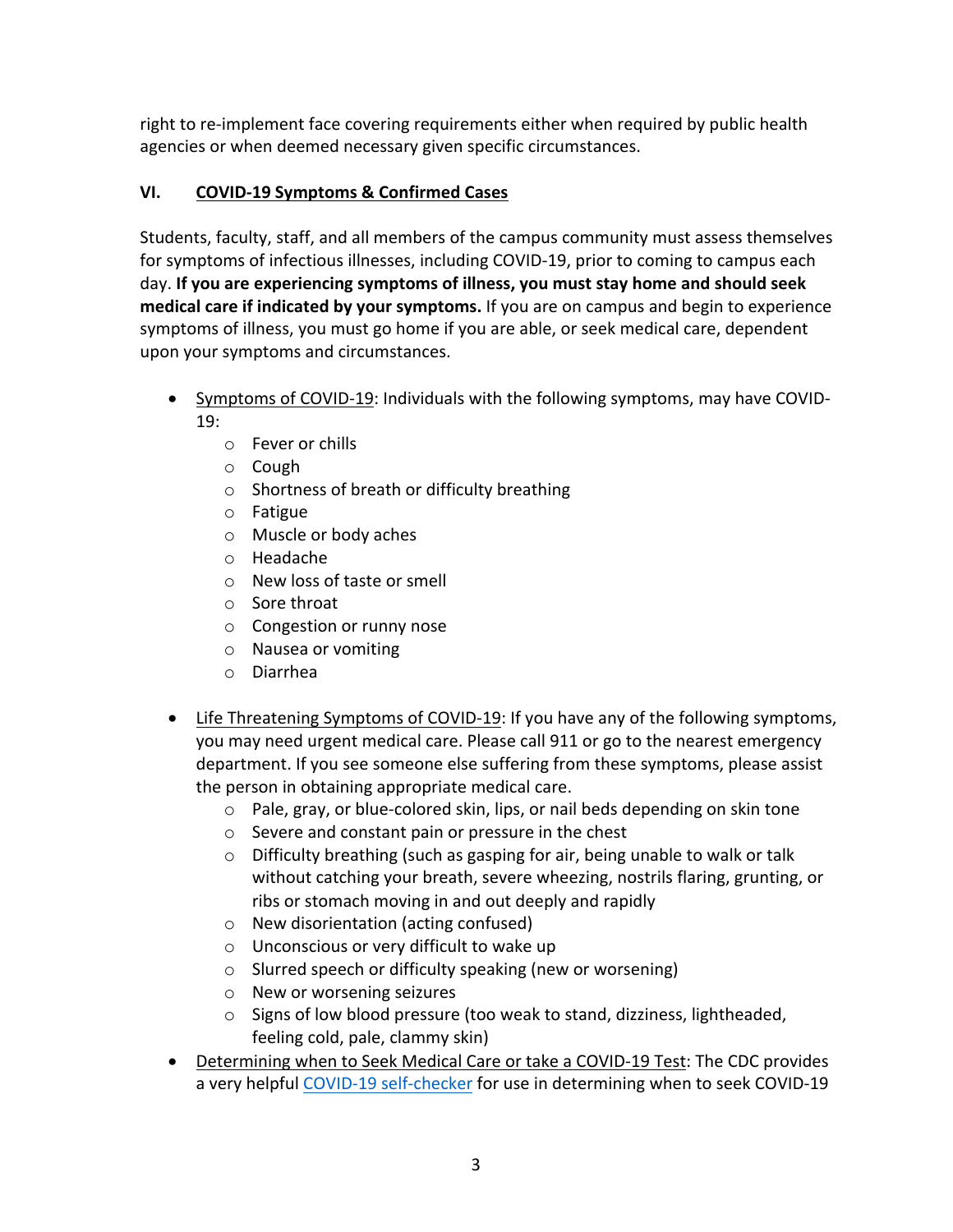testing or medical care based upon your individual circumstances and symptoms if any.

- If you are confirmed with COVID-19, you are required to alert UC Hastings Law as soon as you are physically able to do so. You should follow instructions of your medical care provider.
- Timeline for Returning to Campus following COVID-19 Illness: Per the CA Department of Public Health, please use the following guide to determine duration of quarantine following a positive COVID-19 diagnosis:
	- o **Stay home** for at least 5 days.
	- o Isolation can end after day 5 if symptoms are not present or are resolving **and** a diagnostic specimen collected on day 5 or later tests negative.
	- $\circ$  If unable to test, isolation can end after day 10 as long as symptoms are not present or are resolving.
	- o If fever is present, isolation should be continued until fever resolves.
- If you are an employee who is confirmed with COVID-19, your return to work timeline follows the timelines set forth above. However, please refer to VIII(10) below for more information on special circumstances for returning to the workplace.

# **VII. Close Contacts**

A close contact is defined by the CDC as someone who was within 6 feet of someone confirmed as infected by a laboratory test for a cumulative total of 15 minutes or more over a 24-hour period (e.g., three individual five-minute exposures within a day would equate to a qualifying exposure).<sup>2</sup>

- **If you are unvaccinated and you have been in close contact with someone who has COVID-19, you are not permitted to come to campus** and should take the following steps:
	- o **Stay home** (PDF) for at least 5 days, after your last contact with a person who has COVID-19.
	- o Test on day 5.
	- o Quarantine can end after day 5 if symptoms are not present **and** a diagnostic specimen collected on day 5 or later tests negative.
	- o If unable to test or choosing not to test, and symptoms are not present, quarantine can end after day 10.
	- o Wear a well-fitting mask around others for a total of 10 days, especially in indoor settings.
	- o If testing positive, follow isolation recommendations above.
	- o If symptoms develop, test and stay home.

 $2$  A close contact also includes providing care to someone who has COVID-19; having direct physical contact with someone with COVID-19 (i.e., hugging or kissing them); sharing drinking or eating utensils with someone with COVID-19; or having someone with COVID-19 sneezing, coughing, or otherwise getting respiratory droplets on you.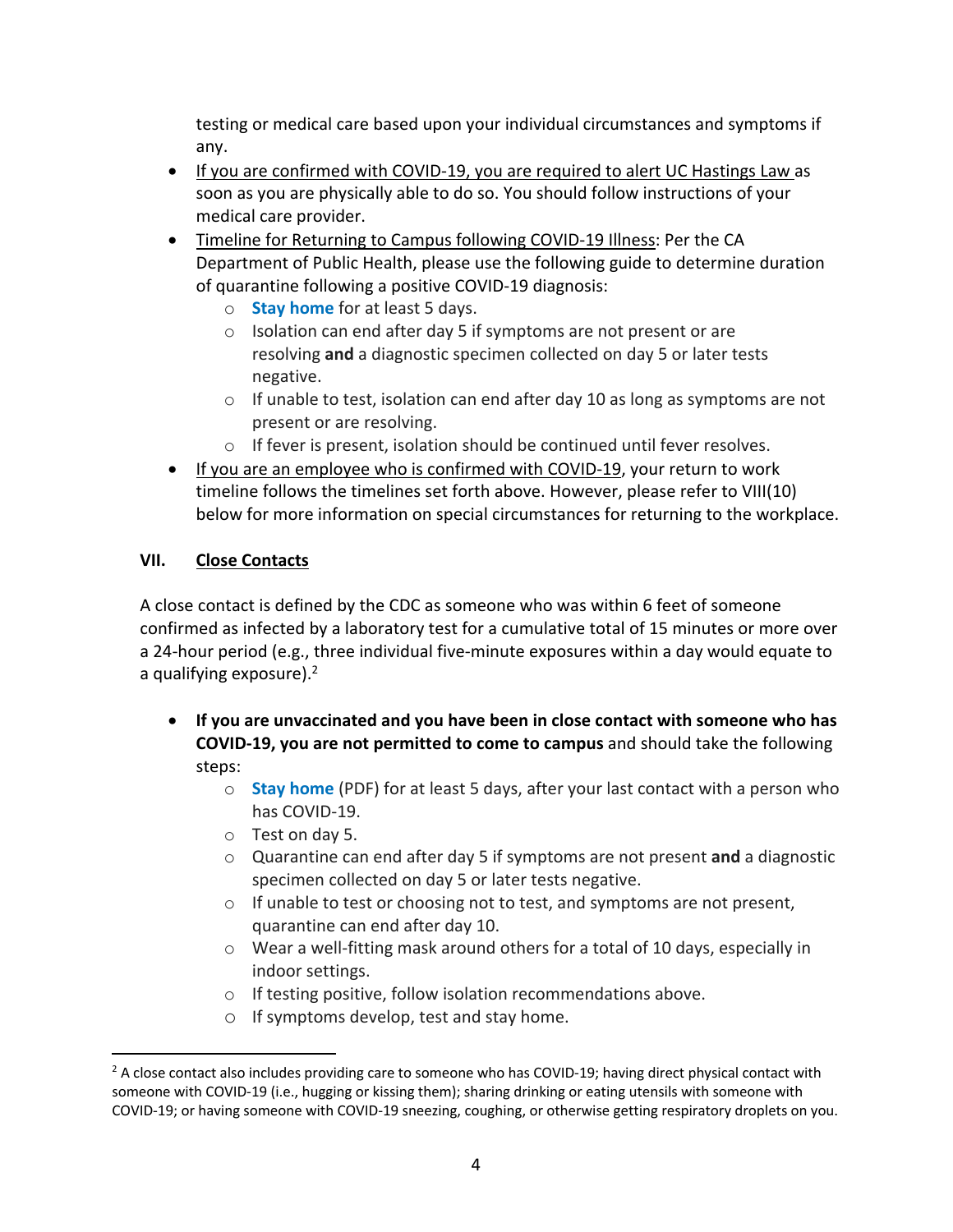• **If you are fully vaccinated, including with a booster, and have been in close contact with someone who has COVID-19, but you are not experiencing symptoms, you are not required to stay home**, however, you should continue to monitor for symptoms for 14 days after your last contact with the person who had COVID-19. The CDC also recommends getting tested for COVID-19 3-5 days after a known exposure.

### **VIII. COVID-19 Prevention Plan**

In compliance with the CAL-OSHA COVID-19 Prevention Emergency Temporary Standards, UC Hastings Law continues to implement a COVID-19 Prevention Program as outlined below.

- 1. System for Communicating: UC Hastings Law has methods in place to exchange information with the community regarding COVID-19. This includes via regular email communications, emergency mass notifications if applicable, the UC Hastings website, COVID-19 My Hastings page, campus signage, and via direct communication with COVID-19 pandemic response team members including the Chief Operating Officer, Chief Human Resources Officer, and Dean of Students.
	- a. All community members are required to report confirmed cases of COVID-19 and may do so without fear of reprisal.
	- b. UC Hastings Law communicates COVID-19 policies and procedures and other relevant information to the community, and in some circumstances, to other persons (e.g., contract personnel, vendors, etc.) within the campus.
- 2. Identification and Evaluation of COVID-19 Hazards: UC Hastings Law is assessing the campus for COVID-19 hazards regularly. UC Hastings Law employees or their representatives are allowed to participate in hazard identification and evaluation.
	- a. *For improving indoor air quality*, CAL-OSHA requires employers to evaluate how to maximize ventilation with outdoor air to the highest level of filtration efficiency compatible with the existing ventilation system and to assess whether or not the use of portable or mounted HEPA filtration units or other air cleaning systems would reduce the risk of COVID-19 transmission.
		- i. Pursuant to San Francisco Department of Public Health ventilation guidance for improving ventilation in indoor spaces, *the College has taken the following actions in 200 McAllister and 333 Golden Gate*, as these buildings have HVAC systems.
			- 1. Disabled demand controls on HVAC ventilation systems so fans operate continuously, regardless of heating/cooling needs.
			- 2. Opened outdoor air dampers and closed recirculation dampers to reduce or eliminate air recirculation.
			- 3. Generated clean-to-less-clean air movement by adjusting the settings of supply and exhaust air diffusers and/or dampers in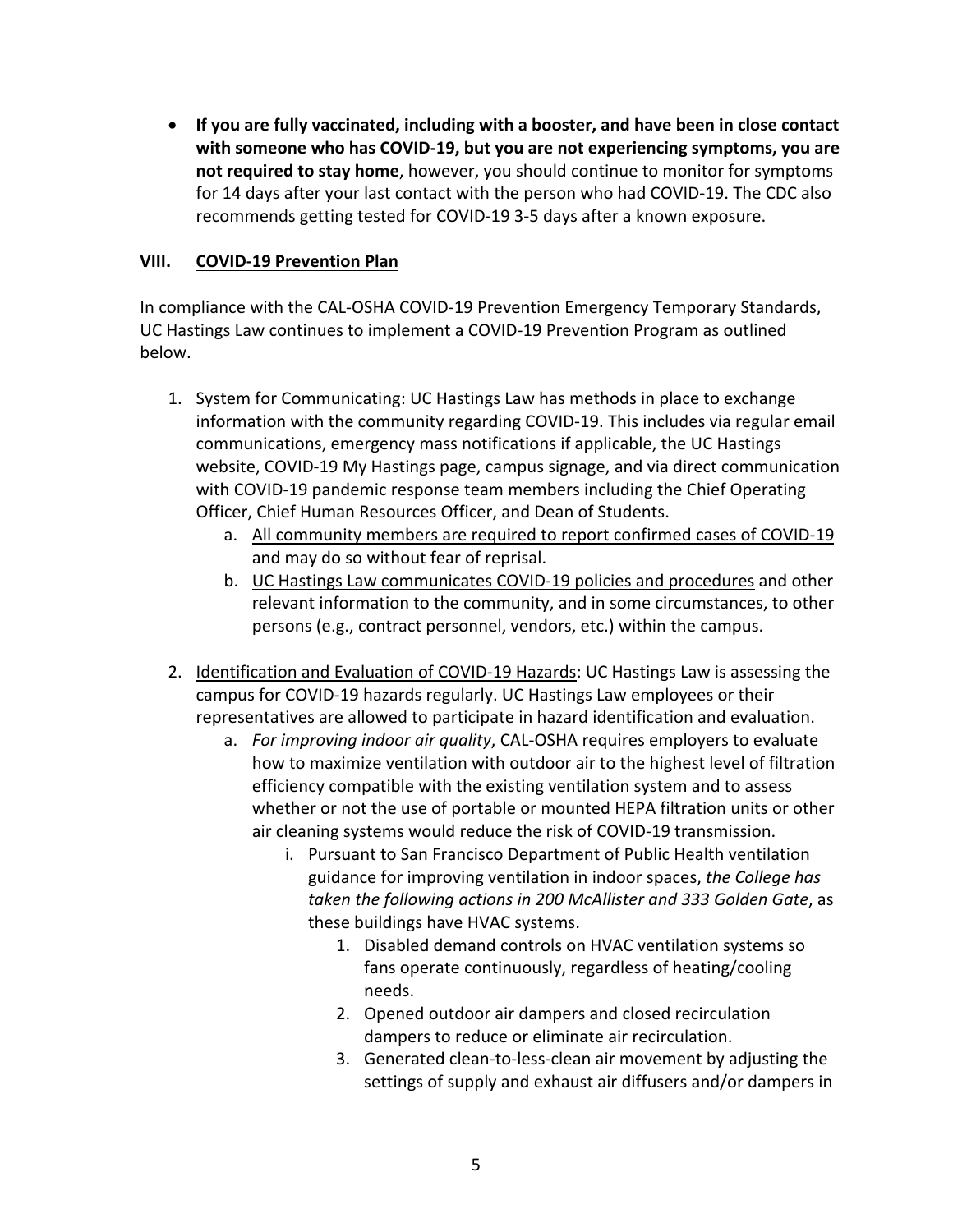higher risk areas, so that potentially contaminated air is moved away from occupants.

- 4. Improved central air filtration by upgrading to MERV 10 rated filters.
- 5. Created a plan for inspecting, and when necessary, cleaning or replacing filters, which includes changing filters at least quarterly, inspecting filter housings and racks to ensure appropriate filter fit, checked for ways to minimize filter bypass, and running fans continuously.
- 6. Programmed HVAC cycles to bring in maximum outside air flow for 1-2 hours before the buildings open each day.
- ii. Pursuant to San Francisco Department of Public Health ventilation guidance for improving ventilation in indoor spaces, *the College has taken the following actions in 100 McAllister*, as this building does not have an HVAC system and instead relies upon passive ventilation.
	- 1. Encouraged all occupants, as weather conditions allow, to increase fresh outdoor air by opening windows and doors.
	- 2. Encouraged all occupants to use fans to increase the effectiveness of open windows, by positioning fans securely and carefully in or near windows and to minimize air blowing from person to person.
	- 3. Provided Portable Air Filters to office occupants and in spaces potentially utilized by groups of people including the fitness center, Clara Foltz Lounge, and Skyroom.
- 3. Investigate and Respond to COVID-19 Cases: UC Hastings Law will conduct an investigation every time there is a COVID-19 case on the campus, which includes verifying case status and determining close contacts, receiving symptom and test result information, and identifying and recording cases. Steps of the investigations are documented, and changes are made to improve the health and safety of the campus.
	- a. *Within one business day that UC Hastings Law knows of a COVID-19 case* present at the campus, UC Hastings Law will give written notice to all employees known to have been present at the worksite, as defined by CAL-OSHA, during the high-risk exposure period.<sup>3</sup> If an employee is represented, written notice will also be provided to the employee's authorized representative. And, written notice will be provided to any independent contractors, employers, or contract employees known to have been present. In such a situation, all personal identifying information of COVID-19 cases or

<sup>&</sup>lt;sup>3</sup> High-risk exposure period for symptomatic individuals is from two days before symptoms first developed until ten days after symptoms first appeared, and 24 hours have passed with no fever, without the use of fever-reducing medications, and symptoms have improved. High-risk exposure period for asymptomatic individuals is from two day before until ten days after the collection of their first positive test.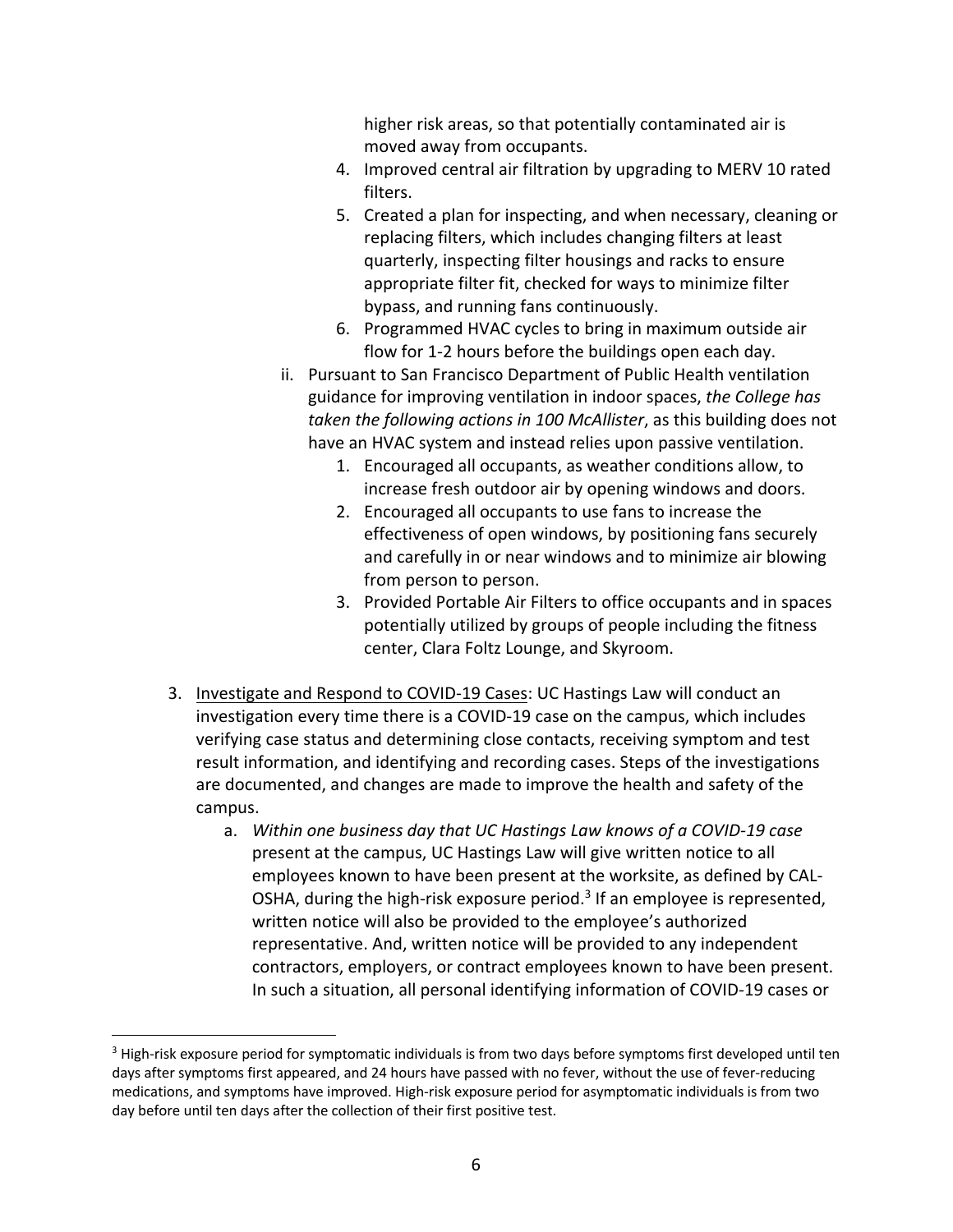persons with symptoms, will be kept confidential except when reported to public agencies or as otherwise required by law.

- b. *In a non-outbreak situation*, UC Hastings Law will offer free testing during paid time to employees who had a close contact in the workplace and to any employees that develop COVID-19 symptoms after the close contact occurs<sup>4</sup> except for the following categories of employees:
	- i. Individuals who were fully vaccinated before the close contact and do not develop symptoms;
	- ii. Symptomatic COVID-19 cases who returned to work and have remained free of symptoms for 90 days after the initial onset of symptoms; and
	- iii. Asymptomatic COVID-19 cases who returned to work and who remained free of symptoms for 90 days after the first positive test.
- 4. Correction of COVID-19 Hazards: UC Hastings Law will implement policies and procedures to correct unsafe and unhealthy conditions, work practices, and procedures related to COVID-19 in a timely manner based upon the severity of the hazard.
- 5. Training and Instructions: UC Hastings Law will provide training and instruction to the community on various topics, including, for example, COVID-19 transmission, symptoms, prevention, access to testing and vaccination, employment related benefits, and use/availability of face coverings.
- 6. Use of Face Coverings: See Section V above.
- 7. Other Administrative Controls, Administrative Controls, and PPE: UC Hastings Law has implemented control measures to minimize exposure to COVID-19 hazards. These measures include:
	- a. Improving indoor air quality (see IX(2)(a) above).
	- b. Encouraging handwashing and providing hand sanitizer
	- c. Evaluating employee's needs for personal protective equipment such as gloves, goggles, and face shields, and providing that PPE as needed
- 8. Reporting, Record-Keeping, & Access: UC Hastings Law reports information about COVID-19 cases and outbreaks at the workplace to local health departments when required by law. UC Hastings Law also maintains records of steps taken to implement the COVID-19 Prevention Plan and keeps a record of all COVID-19 cases at the campus, including specified information about employees and their presence at the worksite.

<sup>&</sup>lt;sup>4</sup> If an employee gets tested outside of their working hours, then they will be paid for their reasonable time to get tested, as well as reasonable travel costs to and from the testing site. Testing sites do not need to be on campus so long as employees do not incur costs for testing.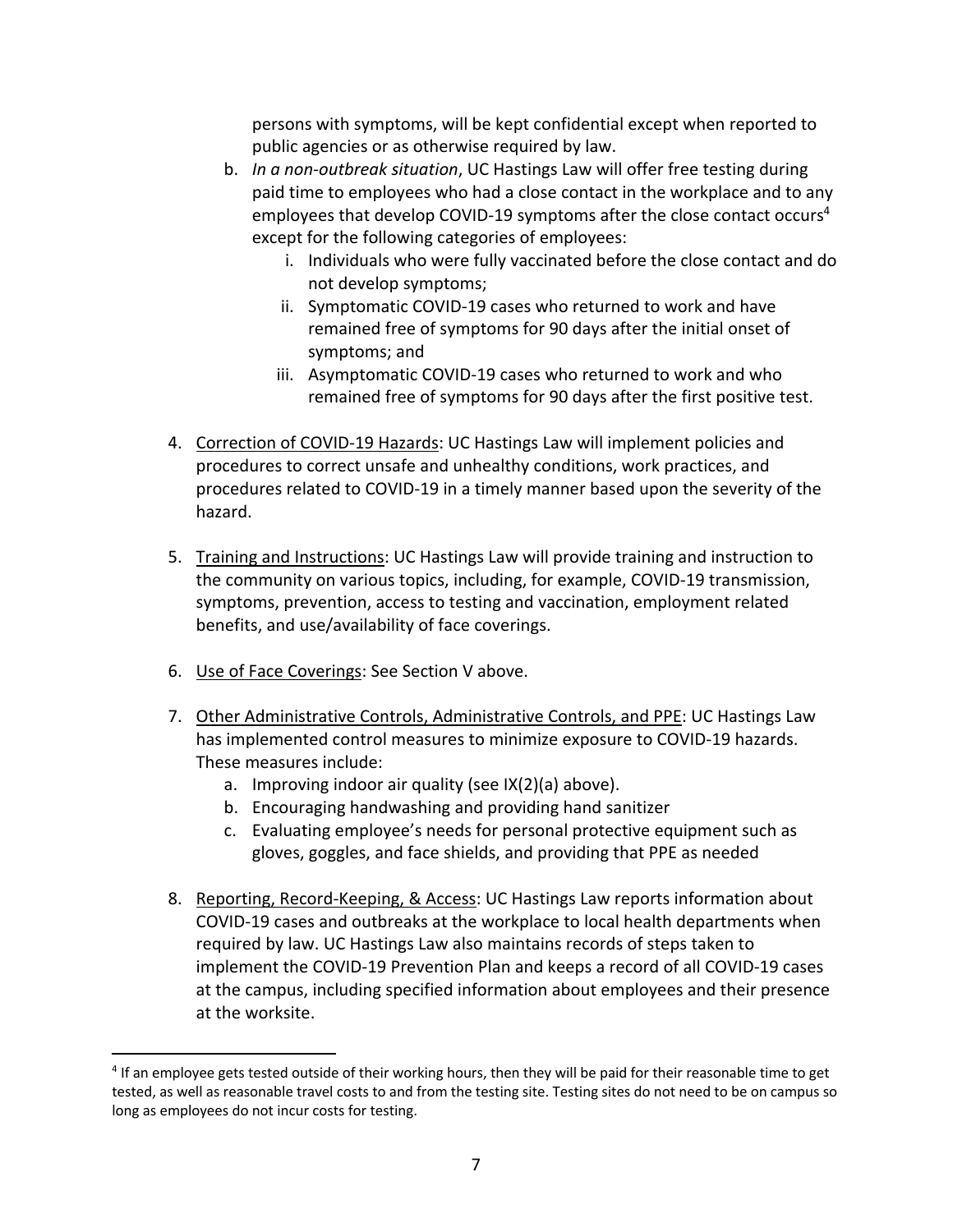- 9. Exclusion of COVID-19 Cases & Individuals with a Close Contact: See Section VIII above. Additionally, and specifically for employees who are excluded from work due to COVID-19 or due to a close contact with an individual with COVID-19, UC Hastings Law will maintain the employee's earnings, wages, seniority, and all other employee rights and benefits as if the employee has not been removed from their job. Employees will be required to exhaust accrued leave during absences.
- 10. Return to Work Criteria: For employees confirmed with COVID-19, the same criteria for determining a return to campus as those outlined in Section VI above. Though the following scenarios are unlikely, they are included here for potential use in the event of exigent circumstances.
	- a. *In the event of critical staffing shortages* based on actual COVID-19 cases or exposures, health care, emergency response, and certain social service workers who do not develop symptoms may return after Day 7 from the date of the last exposure if they received a negative PCR test result from a specimen collected after Day 5. A critical staffing shortage cannot be based upon anticipation of a future outbreak.
	- b. *UC Hastings Law may also request a waiver of the requirement to exclude* from the workplace exposed or COVID-19 positive employees or personnel, when the exclusion would create an undue risk to public health and safety. Such waiver request must be submitted to rs@dir.ca.gov. If granted, the campus must implement measures to prevent workplace transmission.

#### **IX. Surveillance Testing**

Surveillance testing is the practice of regularly or intermittently screening individuals for COVID-19 in order to detect an outbreak early. Per San Francisco Department of Public Health guidance, surveillance testing is not currently recommended because of the low rates of transmission in San Francisco and the greater Bay Area. Due to potential for false positives, conducting surveillance testing during rates of low transmission is likely to mandate quarantines, isolation, and other measures that are not warranted given current community spread. UC Hastings Law looks to San Francisco Department of Public Health for guidance on if and when surveillance testing is required or recommended as an appropriate measure given community spread.

## **X. Requirements for a Minor COVID-19 Outbreak**

A minor COVID outbreak is defined by CAL-OSHA as three or more employee COVID-19 cases within an exposed group<sup>5</sup> within a 14-day period as measured by the testing date of

<sup>5</sup> Exposed group means all employees at a work location, working area, or a common area at work where a COVID-19 case was present, at any time during the high-risk period, including in bathrooms, walkways, hallways, and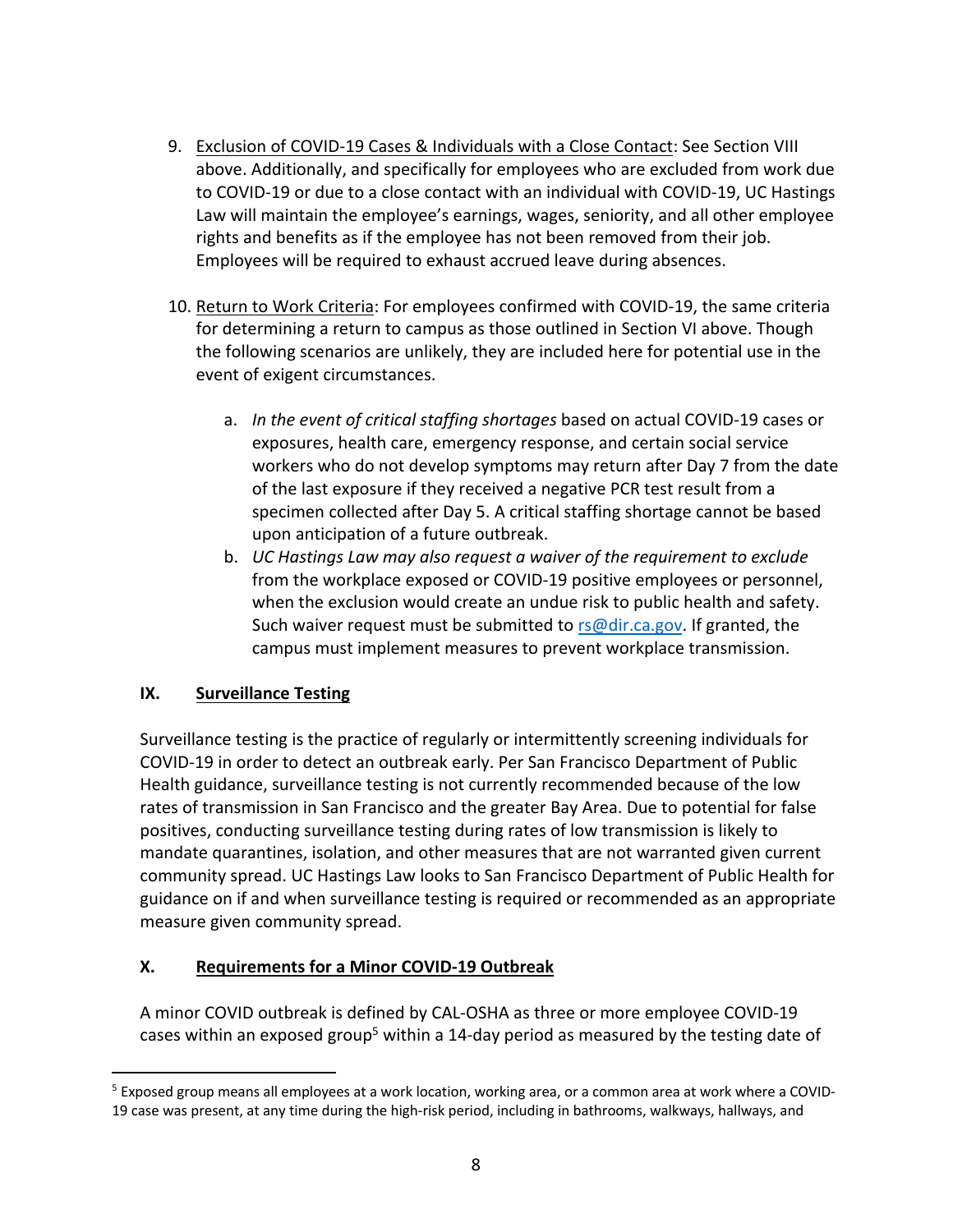each case. These requirements apply until there are no new COVID-19 cases in the exposed group for 14 days. UC Hastings Law will work with San Francisco Department of Public Health to ensure appropriate requirements are followed.

- 1. COVID-19 Testing: Provided to unvaccinated individuals, free of charge, until there have been no cases in the affected group for 14 days. Additional testing may be recommended or required by Public Health.
- 2. Respirators: Employees have a right to request a respirator if they are unvaccinated.
- 3. Physical Distancing or Partitions: UC Hastings Law will determine whether to implement physical distancing of at least six feet, or if not feasible, the use of physical partitions.
- 4. Outbreak Investigation and Hazard Corrections: UC Hastings Law will immediately investigate and determine potential factors that contributed to the outbreak, make any necessary changes to reduce potential for transmission, and document all of these efforts.
- 5. Ventilation: UC Hastings Law will use the highest compatible filtering efficiency for mechanically ventilated buildings and determine whether portable or mounted HEPA filtration units or other air cleaning systems would further reduce transmission and implement to the degree feasible.

### **XI. Requirements for Major COVID-19 Outbreaks**

A major COVID-19 outbreak is defined by CAL-OSHA as 20 or more employee COVID-19 cases in an exposed group within a 30-day period. The 30-day period is measured based on the testing date of each case. These requirements continue to apply until there are no new COVID-19 cases in the exposed group for 14 days. UC Hastings Law will work with San Francisco Department of Public Health to ensure appropriate requirements are followed including consideration of returning to a campus virtualization based upon the circumstances. The requirements of Minor COVID-19 Outbreaks in Section X above, apply with the following additions:

- 1. COVID-19 Testing: Provided to everyone in the exposed group weekly, free of charge, regardless of vaccine status, or more frequently if recommended by Public Health.
- 2. Respirators: Provided to everyone for voluntary use for everyone in the exposed group. If an individual in the exposed group opts not to wear the voluntary respirator, they are required to wear a face covering during the time period these requirements are applicable.

waiting areas. An exposed group does not include (1) places where individuals momentarily pass through while everyone is wearing face coverings and not congregating, (2) the COVID-19 case was not present at the site at the same time as other individuals, or (3) the COVID-19 case was wearing a face covering during the entire visit, which was less than 15 minutes during the high risk exposure period.